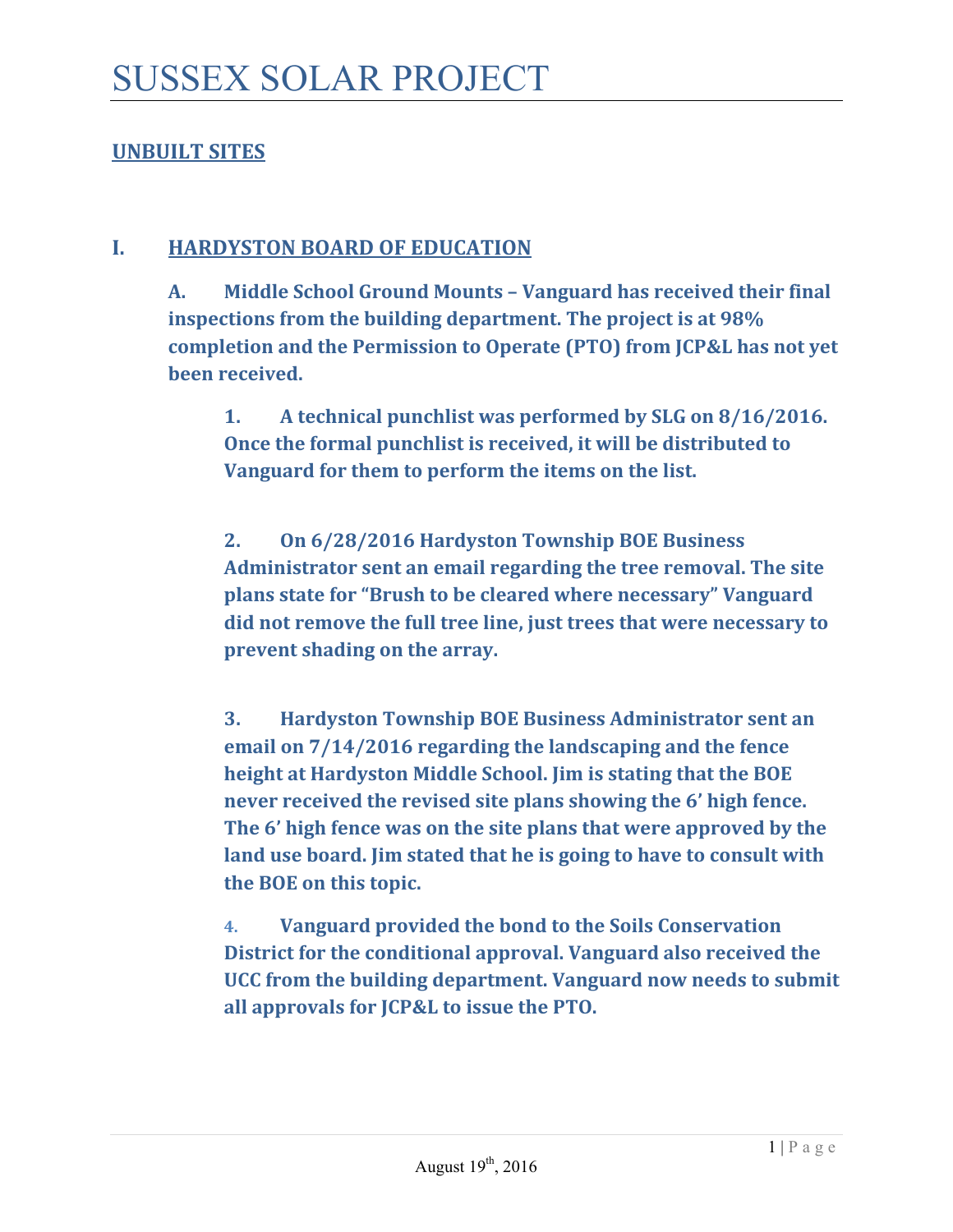# SUSSEX SOLAR PROJECT

## **II. KITTATINNY HIGH SCHOOL**

**Roof Mount – Vanguard is currently installing panels on the roof array. The scheduled date for the utility shut down and tie‐in is currently 8/25/2016 at 8PM and should take approximately 8 hours to perform. VEP has committed to being substantially complete all impactful activities prior to the start of school.**

#### **III. SPARTA BOARD OF EDUCATION**

**Middle School Ground Mounts – Vanguard and Jingoli had a project meeting with Sparta BOE on Wednesday August 17, 2016. Utility shut down and tie‐in is scheduled for 8/20/2016 at 7AM with JCP&L.**

**The Topics of discussion at the 8/17 meeting included:** 

- **Panel installation is 100% complete**
- **Permanent fencing and landscaping is beginning the week of 8/22**
- **Coordination items were discussed, utility shut down has been scheduled with JCP&L for Saturday, August 20th. The school personnel have been notified and they will have an electrician on site. Jingoli will visit the site in the morning to assure coordination and progress.**
- **Work is on schedule to be "substantially complete" prior to the September start of school**

## **IV. SUSSEX VO‐TECH**

**A. Ground Mounts Southern Array – Electricians are working on wire management and panel connections.** 

**B. Ground Mounts North Array – Electricians are finishing up cable and performing inverter work.** 

**C. Utility switchover is tentatively scheduled for August 27**

**D. Roof Mount –Panel installation for the roof array is complete. The electricians are pulling cable for the building tie‐in.**